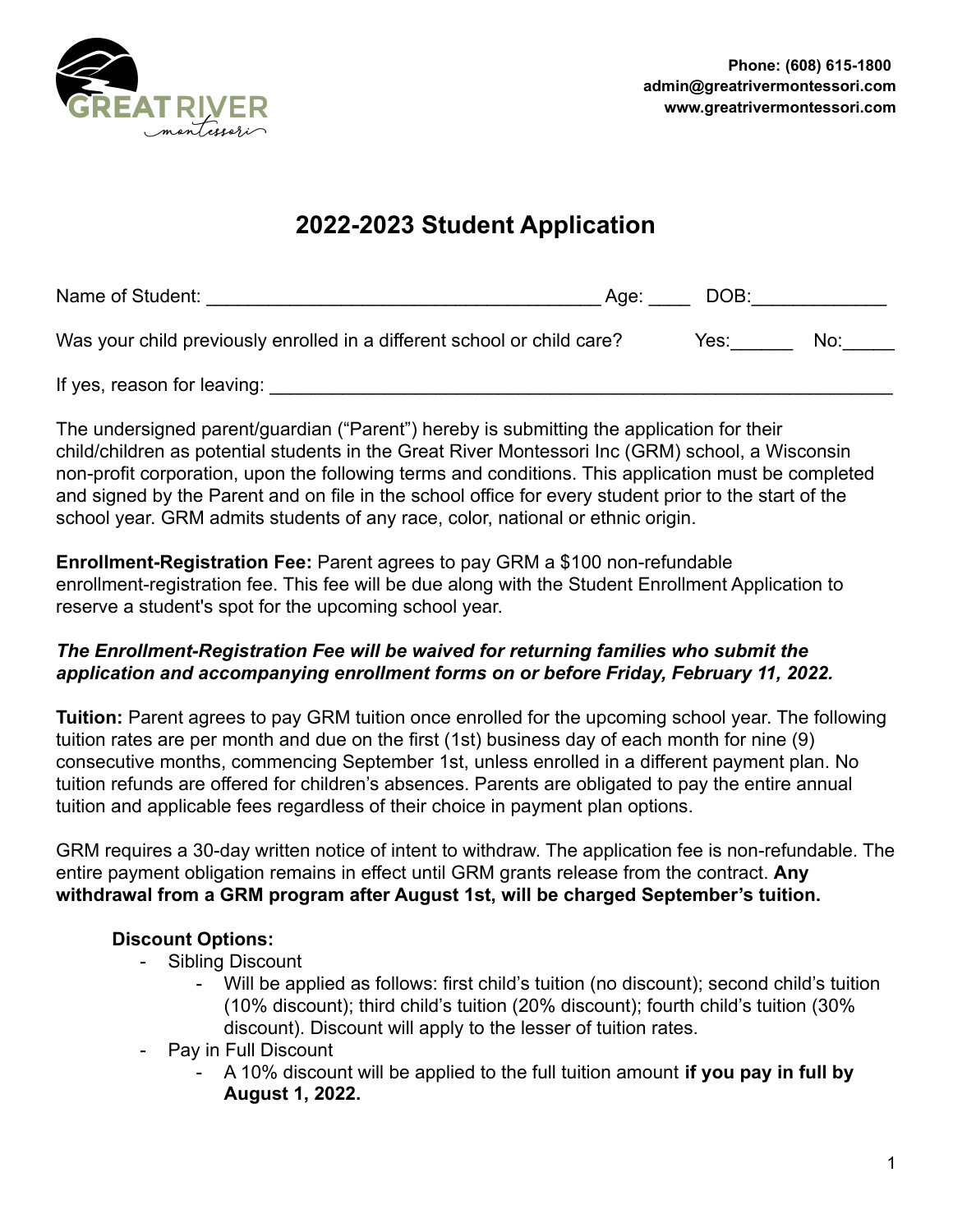# **Program Options**

### **Children's House PreK Programs**

**(please circle desired program)**

**3-Year-Old-PreK** (must be 2.5 & toilet-trained by Sept.1st) OR **4-Year-Old-PreK** (must be four by Sept.1st)

#### **Hours and Tuition**

|                                                                                     |           |            | Full-Time Options 8:00 AM - 3:00 PM<br>(please circle desired program)                                                |                                                                        |
|-------------------------------------------------------------------------------------|-----------|------------|-----------------------------------------------------------------------------------------------------------------------|------------------------------------------------------------------------|
| 5 Days- \$775/month                                                                 | OR.       |            |                                                                                                                       | 4 Days- \$625/month: (circle preferred days) Mon, Tue, Wed, Thur, Fri. |
|                                                                                     |           |            | Part-Time Options 8:00-11:00 AM<br>(please circle desired program)                                                    |                                                                        |
| <b>5 Days-</b> \$345/month                                                          | <b>OR</b> |            |                                                                                                                       | 4 Days- \$275/month: (circle preferred days) Mon, Tue, Wed, Thur, Fri. |
|                                                                                     |           |            | <b>Children's House K and Elementary Programs</b><br>(please circle desired program)                                  |                                                                        |
|                                                                                     |           |            | 5 Full Days- \$650.00                                                                                                 |                                                                        |
| Kindergarten (must be five by Sept.1st)                                             |           |            |                                                                                                                       |                                                                        |
| Elementary One:                                                                     | 1st Grade |            | 2nd Grade                                                                                                             | 3rd Grade                                                              |
| Elementary Two:                                                                     | 4th Grade |            | 5th Grade                                                                                                             | 6th Grade                                                              |
|                                                                                     |           |            | <b>Additional Care</b><br>(Please circle all options that apply to the best of your knowledge. Can update upon need.) |                                                                        |
| Before School Care: 7:00 - 8:00 AM:                                                 |           | \$6.00/day |                                                                                                                       |                                                                        |
| Line Time & Lunchcare 11:00 - 12:00 PM:<br>(Only applies to AM part-time preschool) |           | \$9.00/day |                                                                                                                       |                                                                        |

#### **After School PM Care: 3:00 - 5:00 PM:** \$12.00/day

GRM reserves the right to make a tuition adjustment, if and only if the fiscal year-end financial position dictates, with a *30-day written notice prior to the start of the next school year. The tuition for a student who enrolls after September 1st shall be prorated accordingly.*